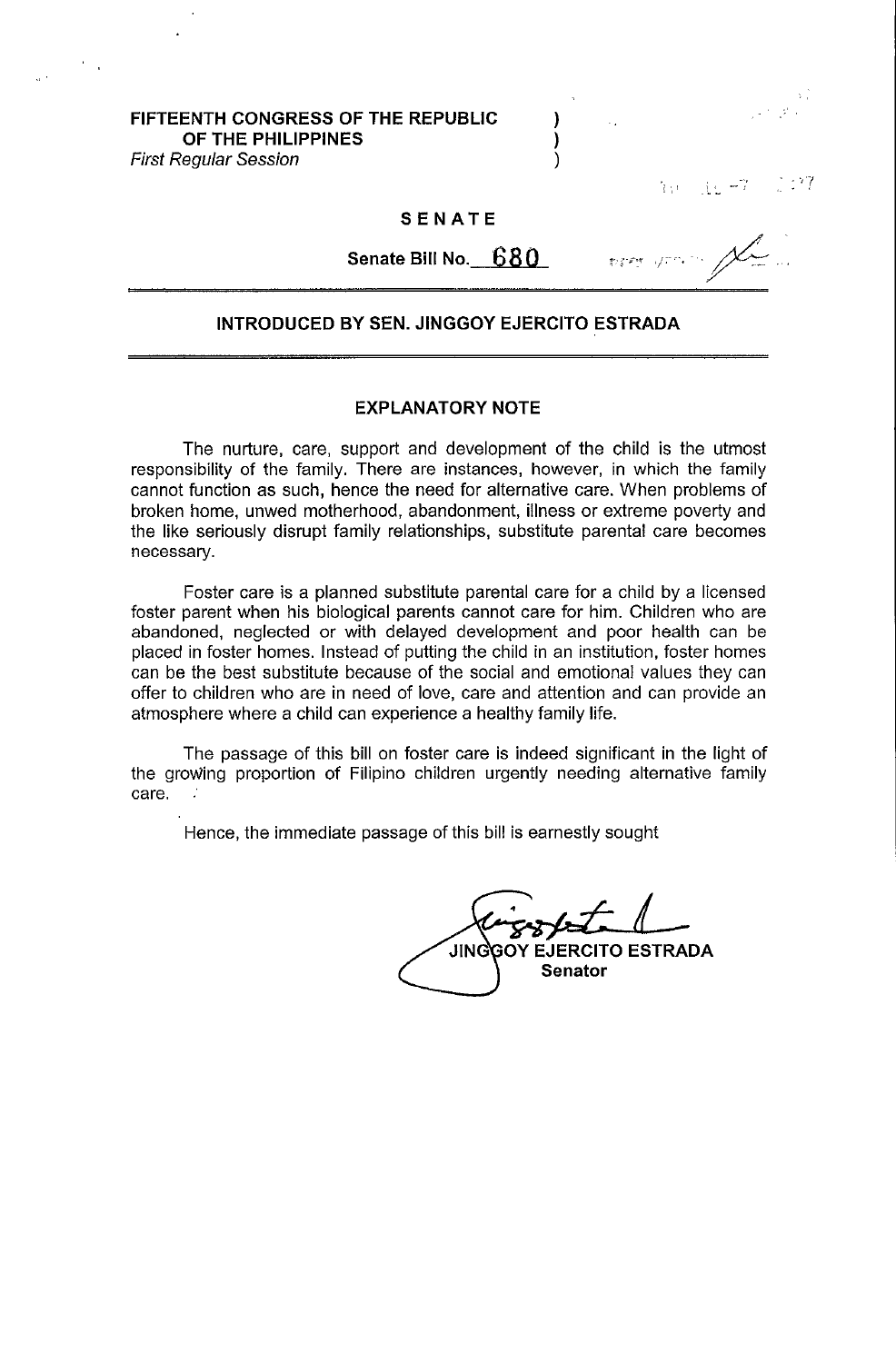## FIFTEENTH CONGRESS OF THE REPUBLIC  $\qquad \qquad$  ) OF THE PHILIPPINES First Regular Session (1999) (1999)

# SENATE

Senate Bill No.  $680$ 

7

# , INTRODUCED BY SEN. JINGGOY EJERCITO ESTRADA

# AN ACT

# TO STRENGTHEN AND PROPAGATE FOSTER CARE FOR ABANDONED AND NEGLECTED CHILDREN AND OTHER CHILDREN WITH SPECIAL NEEDS, PROVIDING APPROPRIATIONS THEREFOR AND FOR OTHER PURPOSES

Be it enacted by the Senate and House of Representatives of the Philippines in Congress assembled:

# ARTICLE 1 GENERAL PROVISIONS

SECTION 1. Title. - This Act shall be known as the "Foster Care Act of *2010".* 

SEC. 2. Declaration of Policy. - The Constitution, Article 15 provides that the State shall defend the right of children to assistance, including proper care and nutrition, and special protection from all forms of neglect, abuse cruelty, exploitation, and other conditions prejudicial to their development. It is hereby declared the policy of the State to provide every child who is abused, neglected, surrendered, dependent, abandoned and with developmental and physical disability with an alternative family that will provide love and care as well as opportunities for growth and development.

The State shall guarantee that all the rights of the child enumerated under Article 3 of Presidential Decree No. 603 otherwise known as "The Child and Youth Welfare Code", as amended, and the rights found under Article 20 of the United Nations Convention on the Rights of the Child, shall be observed.

Towards this end, the State shall systematize and enhance foster care program in the country. It shall ensure that the foster family shall provide a wholesome atmosphere for the foster child,

The State shall also protect the rights of the biological child of the foster family qnd ensure that in no case shall he/she be disadvantaged as a result of the placement of a foster child,.

SEC. 3. Definition of Terms.- For purposes of this Act, the following terms are defined as: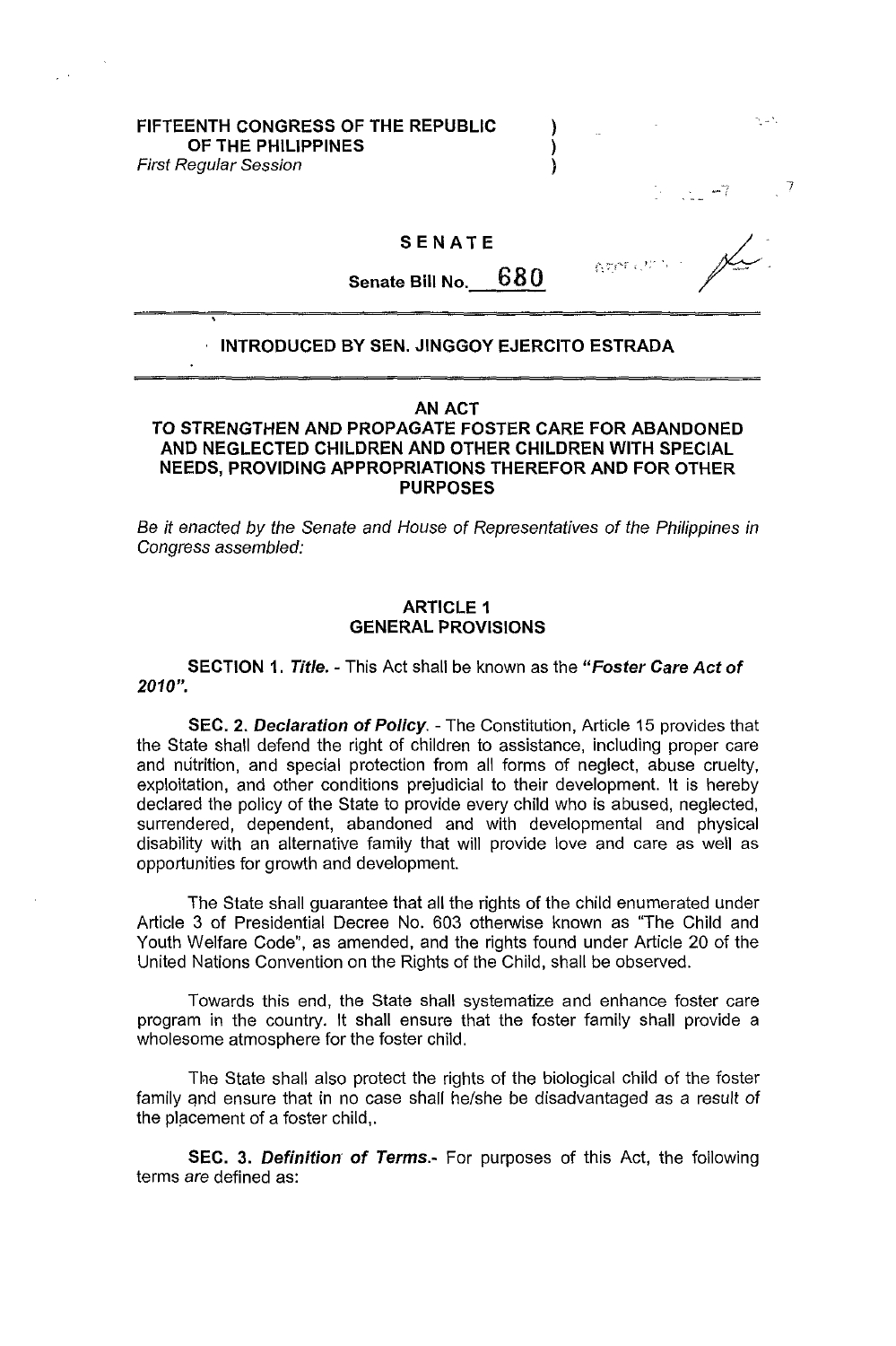"Agency" refers to any child care or child placement institution licensed and accredited by the DSWD to implement the foster care program;

 $\frac{1}{2} \frac{1}{2} \frac{1}{2}$ 

 $\mathcal{L}^{\mathcal{L}}$ 

"Child" refers to a person below eighteen (18) years of age, or those over but is unable to fully take care of himself/herself or protect himself/herself from abuse, neglect, cruelty, exploitation or discrimination because of a physical 0 mental disability or condition;

"Child Case Study Report" refers to a written report prepared by a social worker containing all the necessary information on a child;

"Child With Special Needs" refers to a child with physical or mental disability or condition;

"Foster Care" refers to the provision of planned temporary substitute parental care to a child by a foster parent;

"Foster Family Care License" refers to the document issued by the Department of Social Welfare and Development (DSWD) authorizing the foster parent to provide foster care;

"Foster Parent" refers to a person, duly licensed by the DSWD, to provide foster care to a child;

"Foster Placement Authority" refers to the document issued by the DSWD authorizing the placement of a particular child with the foster parent;

"Home Study Report" refers to a written report prepared by a social worker containing the necessary information on a prospective parent/family members;

"Matching" refers to the judicious pairing of a child with a foster parent and family members based on the capacity and commitment of the foster parents to meet the individual needs of a particular child and the capacity of the child to benefit from the placement;

"Parents" refers to the biological or adoptive parents or guardian;

"Placement" refers to the physical transfer of the child with the foster parent; and

"Social Worker" refers to the registered or licensed Social Worker of the DSWD, Local Government Unit (LGU) or Agency.

## **ARTICLE II ELIGIBILITY**

**SEC. 4. Who May Be Placed on Foster Care.** - A child may be placed on foster care if he/she is in need of special protection, as assessed by a Social Worker, due, but not limited, to any of the following circumstances:

a) Child who is abandoned, surrendered, neglected, dependent or orphaned;

b) Child who is a victim of sexual, physical, or any other form of abuse or exploitation;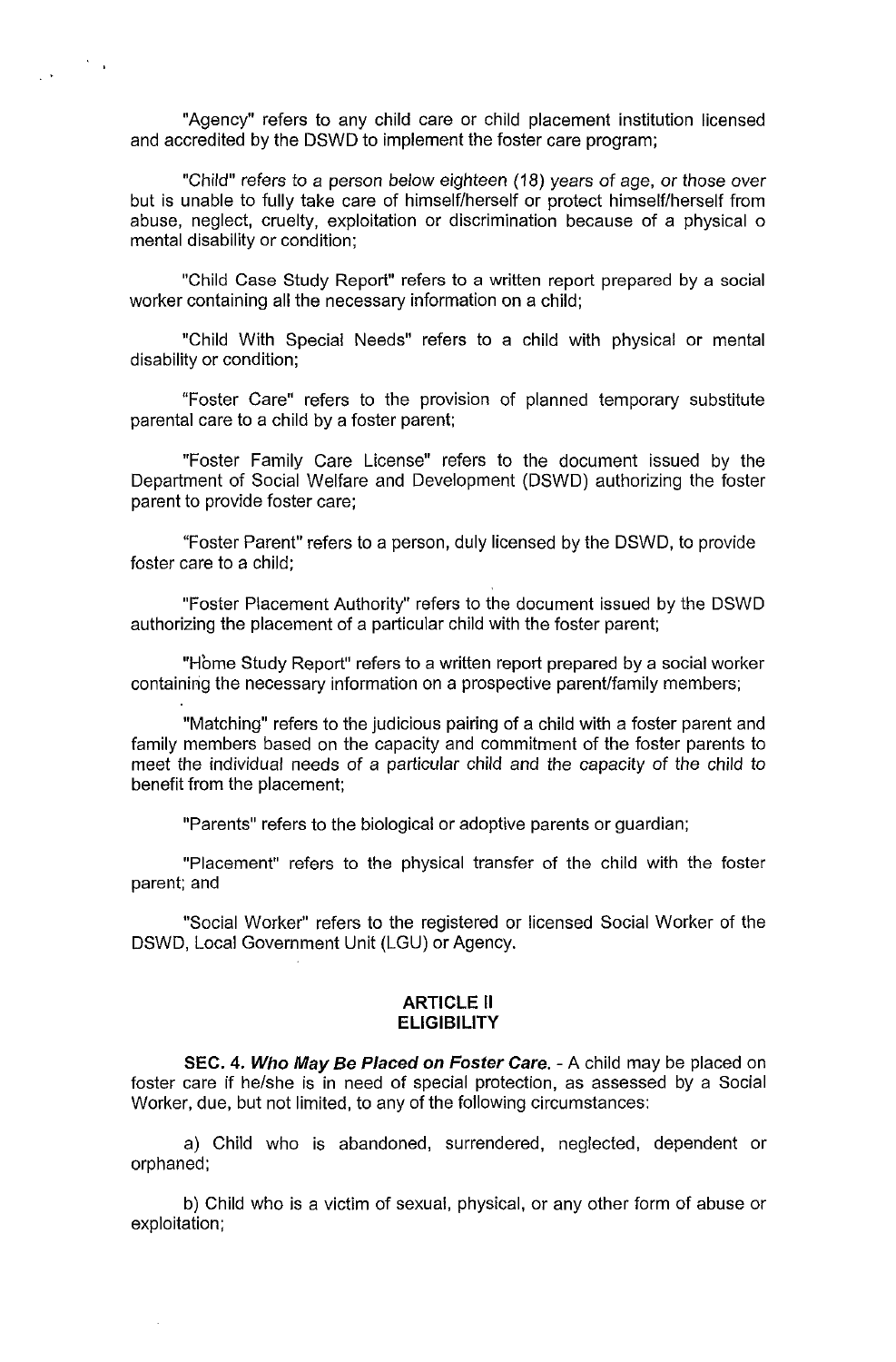c) Child with developmental and/or physical disability;

d) Child whose parents or guardians are temporarily or permanently unable to provide the child with adequate care;

e) Child awaiting adoptive placement and would have to be prepared for family life;

f) Child who needs long-term care and close family ties but who cannot be placed for adoption;

g) Child whose adoption ahs been disrupted;

h) Child under social difficulties such as, but not limited to, street child, child in armed conflict and those who are victims of child labor or trafficking; and

i) Child who has committed a minor offense but has been released on recognizance or on custody supervision or his/her case dismissed but whose family or relatives are not capable of providing him/her with care.

**SEC. 5. Who May Be a Foster Parent.** - Any applicant must meet all the following qualifications:

a) Must have a genuine interest, capacity and commitment in parenting and be able to provide a family atmosphere for the child;

b) Must be of legal age;

 $\left\langle \cdot,\cdot\right\rangle _{0}$ 

c) Must have a healthy and harmonious relationship with each family member;

d) Must have good moral character, emotional maturity, be physically and mentally capable and whose resources are able to provide for the family's needs; and

e) Must be willing to be trained to further hone his/her knowledge, attitudes and skills in caring for a child.

f) The relatives of the child shall be given priority to be the foster parent.

An alien possessing the above qualifications and has resided in the Philippines for at least six (6) months may qualify as a foster parent.

#### **ARTICLE III PROCEDURE**

**SEC. 6. Recruitment and Development of Foster Parents.** - Social Workers shall reach out to communities to recruit applicants for foster care.

**SEC. 7. Issuance of License.** - The DSWD shall issue a license based on the home study report submitted by the Agency to determine the motivations, capacities and potentials for development of applicants. The license is renewable every three (3) years unless earlier revoked by the DSWD.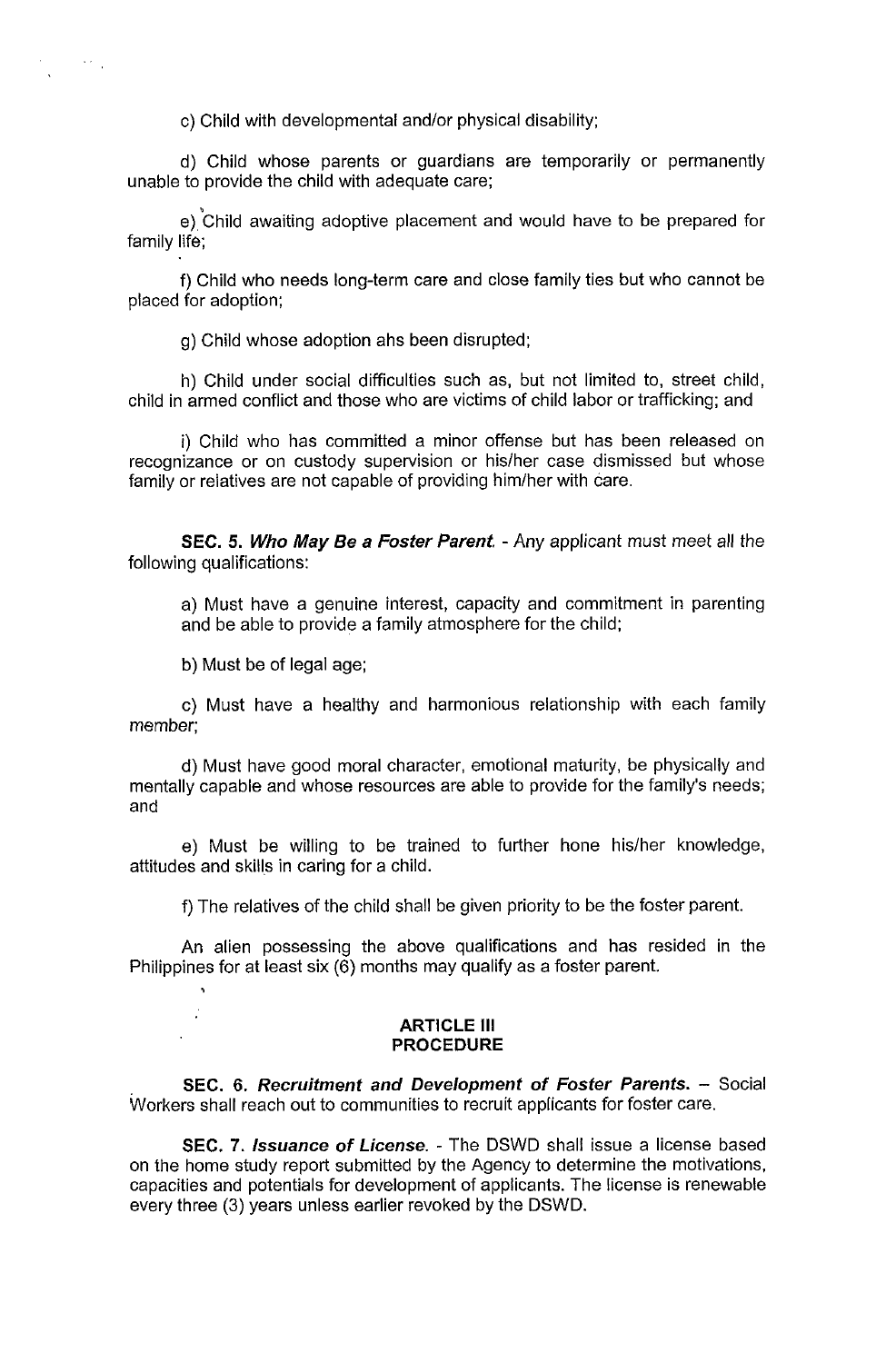**SEC. 8. Matching.** - Matching shall be done by the Agency only after the child case study and the home study have been conducted. The child case study report shall establish the needs of the child for consideration in the selection of the foster parent. Likewise, the home study report shall establish the foster parent's capacity and resources to provide a safe, secure and loving home to the child.

 $\lambda_{\rm max}$ 

**SEC. 9. Placement.** - The physical transfer of the child to the foster parent shall be allowed only after the Foster Placement Authority (FPA) has been issued.

**SEC. 10. Supervision of Foster Placement.** - Supervised foster placement begins as soon as the foster parent receives the child into his/her care.

During the foster placement, the Social Worker shall conduct regular home visits to monitor the child's adjustment in the foster home and shall submit progress reports to the DSWD.

In case of incident, injury or death of a foster child, or if he/she runs away or gets lost, such case shall be reported immediately to the Agency, which, in turn, shall immediately report the same to the DSWD.

**SEC. 11. Termination of Placement. - Termination of placement shall be** done by the DSWD upon the recommendation of the Agency.

# **ARTICLE IV ADOPTION OF A FOSTER CHILD**

**SEC. 12. Conditions.** - A foster parent may adopt his/her foster child through the following conditions:

a) The foster parent must have all the qualifications as provided for by Republic Act No. 8552, otherwise known as the "Domestic Adoption Act of 1998". Or Republic Act No. 8043, otherwise known as "Inter-Country Adoption Act of 1995", as the case may be;

b) The trial custody, as required in adoption, may be waived; Provided, that a harmonious relationship exists between the child and his/her foster parents and family members; and

c) The procedures for adoption, for purposes of this Act, shall be governed by Republic Act No. 8552 or Republic Act No. 8043, as the case may be.

# **ARTICLE V ASSISTANCE AND INCENTIVES**

## **SEC. 13. Assistance to a Foster Child.-**

a) Foster Child Subsidy. - A foster child, through the Agency, shall be entitled to a monthly subsidy from the DSWD, subject to existing government auditing rules and regulations. The subsidy is primarily aimed to support the expenses of the child to lessen the financial burden of the foster parent.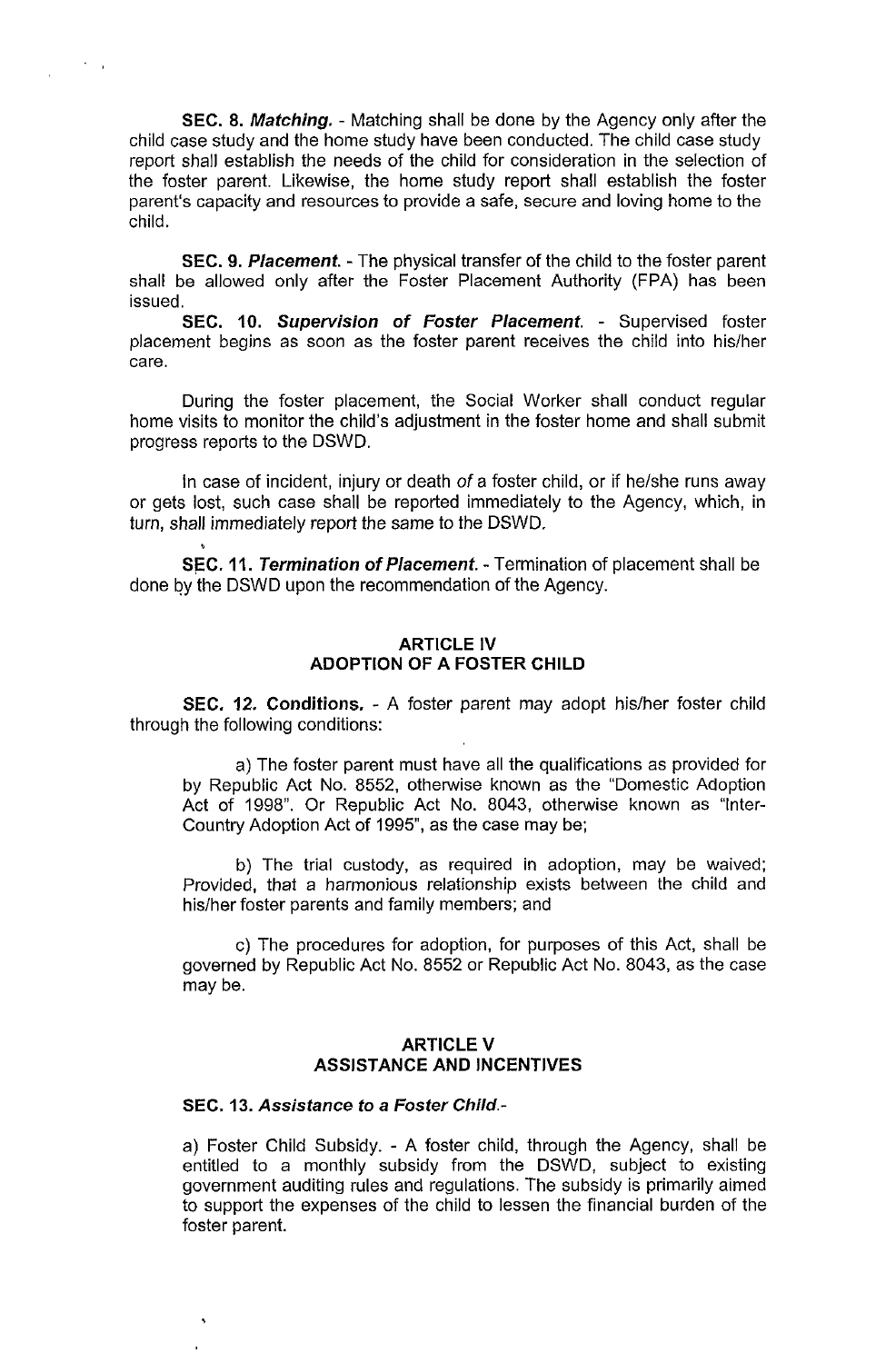b) Health Insurance - A foster child shall be entitled to health insurance .benefits subject to the guidelines to be used by the DSWD and PHILHEAL TH.

# SEC. 14. Assistance and Incentives to a Foster Parent. -

 $\sim$   $^{-1}$ 

Special Discounts - To the extend possible, the government may grant special discounts to a foster parent on the purchase of basic commodities for the exclusive use of a foster child subject to the guidelines to be issued for the purpose by the Department of Trade and Industry (DTI).

Support Care Services - The DSWD, the social service units of local governments and Agencies shall provide support care services to inciude, but not limited to, counseling, visits, training on child care and development, respite care, skills training and livelihood assistance.

Personal Exemption - For purposes of determining the taxable income of a foster parent who is either unmarried, widow/widower or legally separated, a foster child shall be treated as a dependent by the said foster parent, that would qualify him/her as "head of the family" entitled to the P25,000.00 personal exemption under the provisions of Section 35 (A) of the National Internal Revenue Code of 1997.

Additional Exemption for Dependents. - For purposes of claiming the P8,OOO.OO additional exemption of foster parents for each dependent not exceeding four (4), the definition of the term "dependent" under Section 35 (6) of the NIRC of 1997 shall be amended to include "foster child", provided, however, that all the other conditions provided for under the aforesaid section of the Tax Code are complied with. Provided, further, that this additional exemption shall be allowed only if the period of foster care is at least a continuous period of one (1) taxable year.

The foregoing provisions to the contrary notwithstanding, for purposes of this section, only one foster parent can treat the foster child as dependent for a particular taxable year to the exclusion of the parents and other foster parents of the child, if any.

# SEC. 15. Incentives to Agencies and Donors. -

·a) Agencies - Agencies and donations to agencies shall be entitled to the following tax incentives:

(1) Exemption from Income Tax -An Agency, which must be an accredited Non-Governmental Organization (NGO), shall be Exempt from income tax on the income derived by it under the provision of Sec. 30 of the Tax Code, as implemented by Revenue Regulations (RR) No. 13-98; and It can also apply for qualification as a qualified-donee institution entitled to receive donations from donors who shall be exempt from Donor's Tax.

b) Donors - Donations to an accredited NGO shall be entitled to the following:

(1) Full deductibility from the gross income of the donor of the amount donated subject to the conditions provided for under Sec. 34 (H) of the Tax Code of 1997; and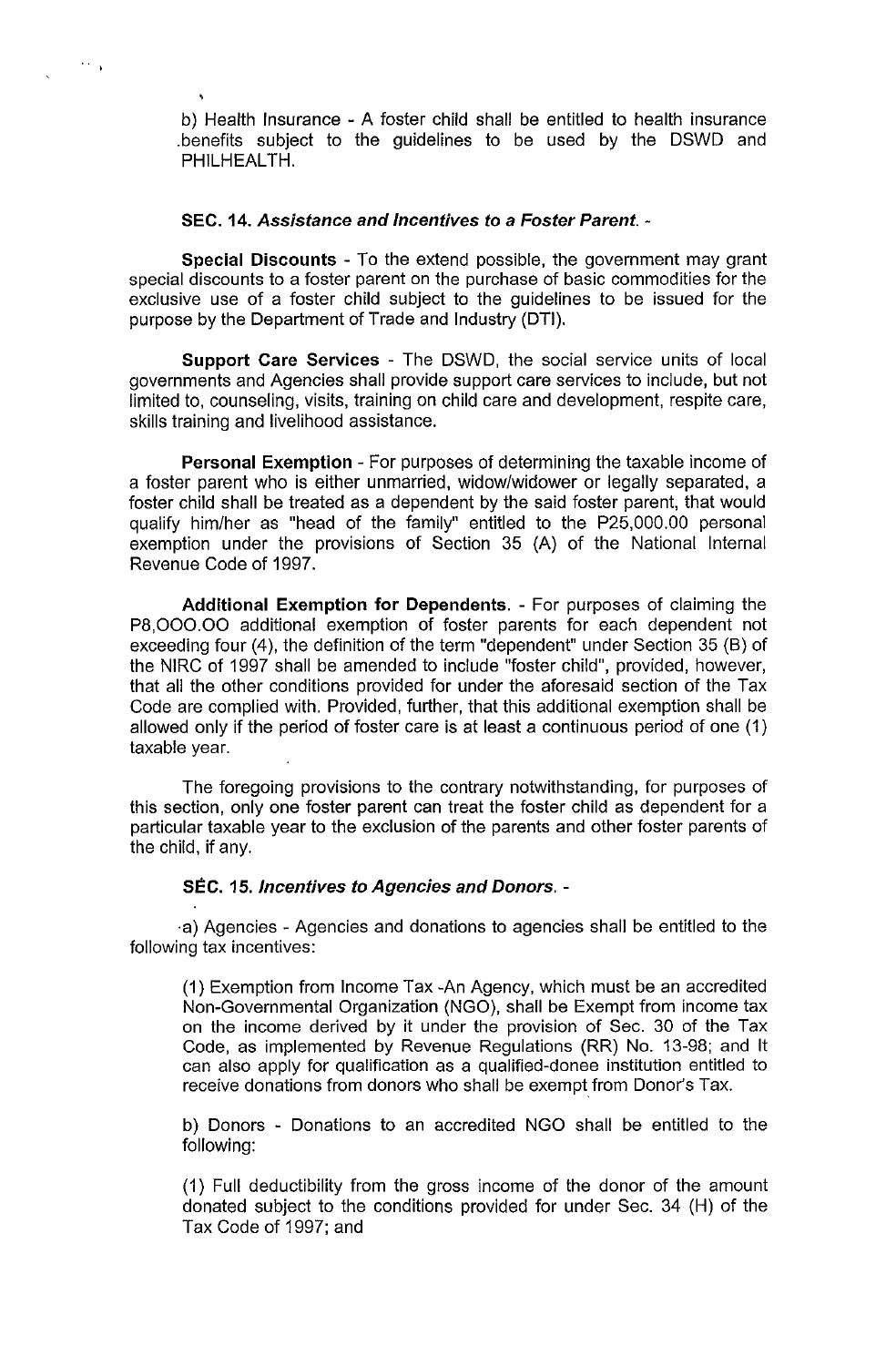(2) Exemption from donor's tax under Sec. 101 of the Tax Code provided that not more than 30% of the amount of donations shall be spent for administrative expenses.

### ARTICLE V **PENALTIES**

#### **SEC. 16. Penalties. -**

 $\sigma_{\rm{max}}$ 

a) Any foster parent, found to be committing any act of neglect, abuse, cruelty or exploitation and other similar acts prejudicial to the child's development, shall be penalized in accordance with Republic Act No. 7610, otherwise known as "An Act Providing for Stronger Deterrence and Special Protection Against Child Abuse, Exploitation and Discrimination. Providing For Its Violation, and For Other Purposes", and other applicable laws.

b) Any person, natural or juridical, who violates any provision of this Act shall be penalized with imprisonment of not less than three (3) months but not more than three (3) years, or a fine of not less than Ten Thousand Pesos (P10,000.00) but not more than One Hundred Thousand Pesos (P100,000.00), or both at the discretion of the court.

c) An Agency which violates any provision of this Act and its implementing rules and regulations shall suffer the following penalties:

1) For the first violation, a fine of not less than Five Thousand Pesos (P5,000.00) but not exceeding Twenty Thousand Pesos (P20,000.00); and

2) For any subsequent violation, a fine of not less than Twenty Thousand Pesos (P20,000.00) but not exceeding One Hundred Thousand (P100,000.00) and revocation of its license to operate.

# **ARTICLE VI1 FINAL PROVISIONS**

**SEC. 17. Foster Care Committee.** - The Regional Child Welfare Specialist Group of the DSWD shall serve as the Foster Care Committee, which shall have the following functions:

a) Review and deliberate issues affecting the placement of a particular child;

b) Make recommendations to resolve any dispute between and among the agency, the parents, foster parents and the child;

c) Monitor the implementation, review and recommend changes in policies concerning foster care and other matters related to the child's welfare;

d) Submit to the President of the Philippines and to Congress an annual report of the policies, programs and activities relative to the implementation of this Act; and

e) Perform such other functions and duties as may be prescribed by the DSWD.